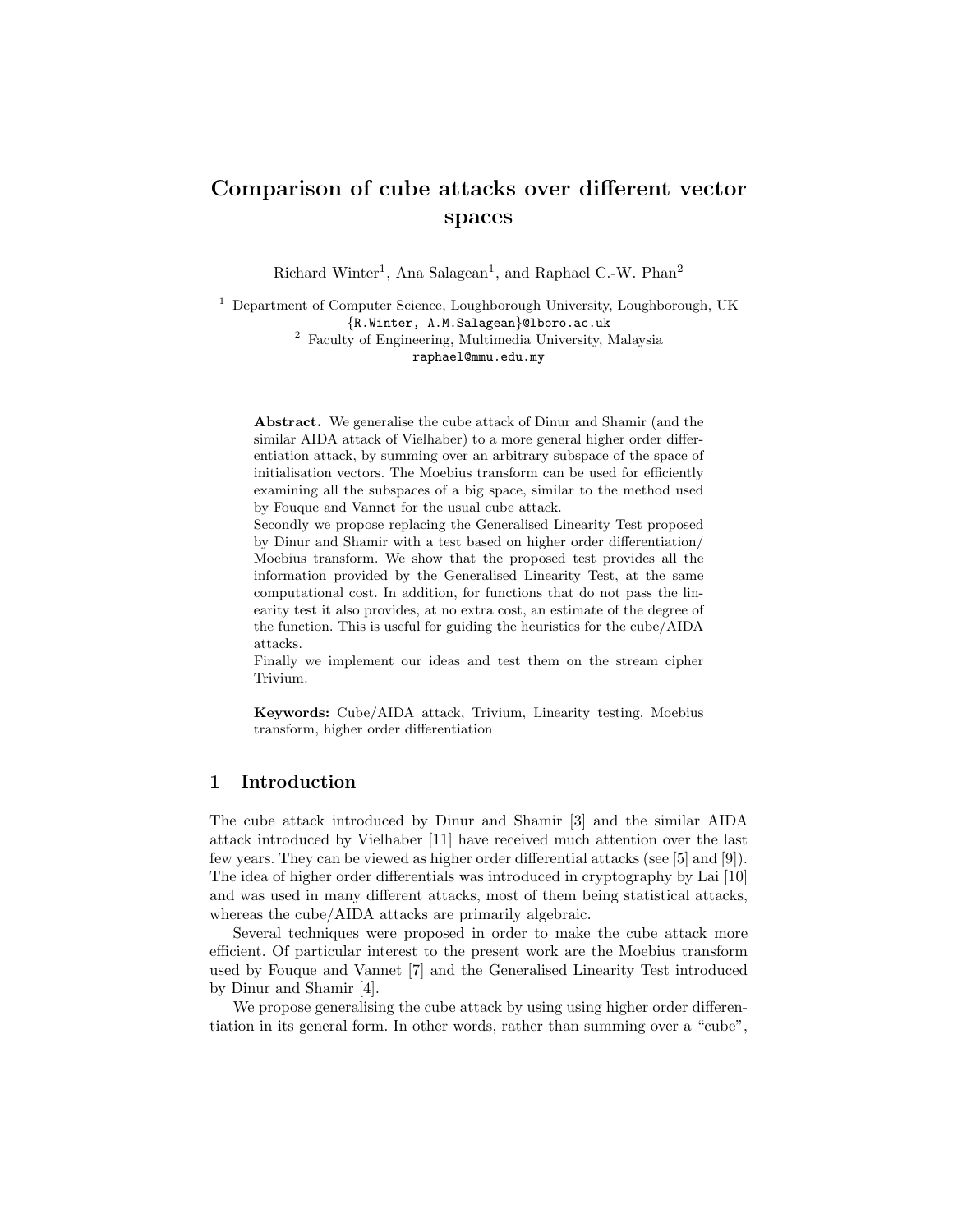we sum over an arbitrary subspace of the space of public (tweakable) variables. The usual cube attack becomes then the particular case where the subspace is generated by vectors from the canonical basis. The Moebius transform can again be used to make computations more efficient, by reusing values to compute the summations over many subspaces at once.

Secondly we propose an alternative to the Generalised Linearity Test proposed by Dinur and Shamir [4]. Given a set of t linearly independent keys, our linearity test computes the higher order derivatives of order  $2, 3, \ldots, t$  with respect to any subset of keys and then checks whether all the results are zero. If a function fails this linearity test, the lowest order of a non-zero derivative gives a lower bound for the degree of the function, so we obtain extra information at no extra cost. We show that the set of functions that pass the General Linearity Test in [4] is exactly the same as the set of functions that pass our proposed test. The extra information about the degree is useful for guiding the heuristics in the cube attack, as it gives us information as to whether we are close or not to obtaining a linear function. Also, in some implementations of the cube attack, quadratic equations are used if insufficient linear equations are found.

We implemented our ideas and tested the implementation on the stream cipher Trivium [1], which is a popular candidate for testing cube attacks. We looked at between 640 and 703 initialisation rounds. We tested several spaces of initialisation vectors of dimension 28 (including the space corresponding to a usual cube attack), and all their subspaces, using the Moebius transform. We estimated the degrees of the results using our proposed linearity test.

We found one particular vector space which, compared to the usual cube attack, produces significantly more linear equations, but at a slightly higher dimension of subspaces. However for most vector spaces the results are significantly worse than the usual cube attack, which leads us to believe that the success of the usual cube attack on Trivium is not only due to the relatively low degree of the polynomial, but also to the fact that the monomials of that polynomial are not uniformly distributed, as would be expected if it was a random polynomial. In other words, the polynomials in Trivium are "aligned" with the canonical basis rather than being in a generic position. We suggest therefore that preceding Trivium by a (secret) linear change of coordinates on the initialisation vectors would improve its resistance to cube attacks. We did some preliminary experimental testing of this idea, but a full exploration would be a topic of future work.

# 2 Preliminaries

#### 2.1 Cube Attack

The Cube attack was originally proposed by Dinur and Shamir in [3] and is closely related to the AIDA attack introduced by Vielhaber in [11].

Let  $f : \mathbb{F}_2^n \to \mathbb{F}_2$  be a Boolean function in variables  $x_1 \dots x_n$ . Any Boolean function can be written in Algebraic Normal Form, i.e. as a polynomial function of degree at most one in each variable. Choosing a subset of indices  $I =$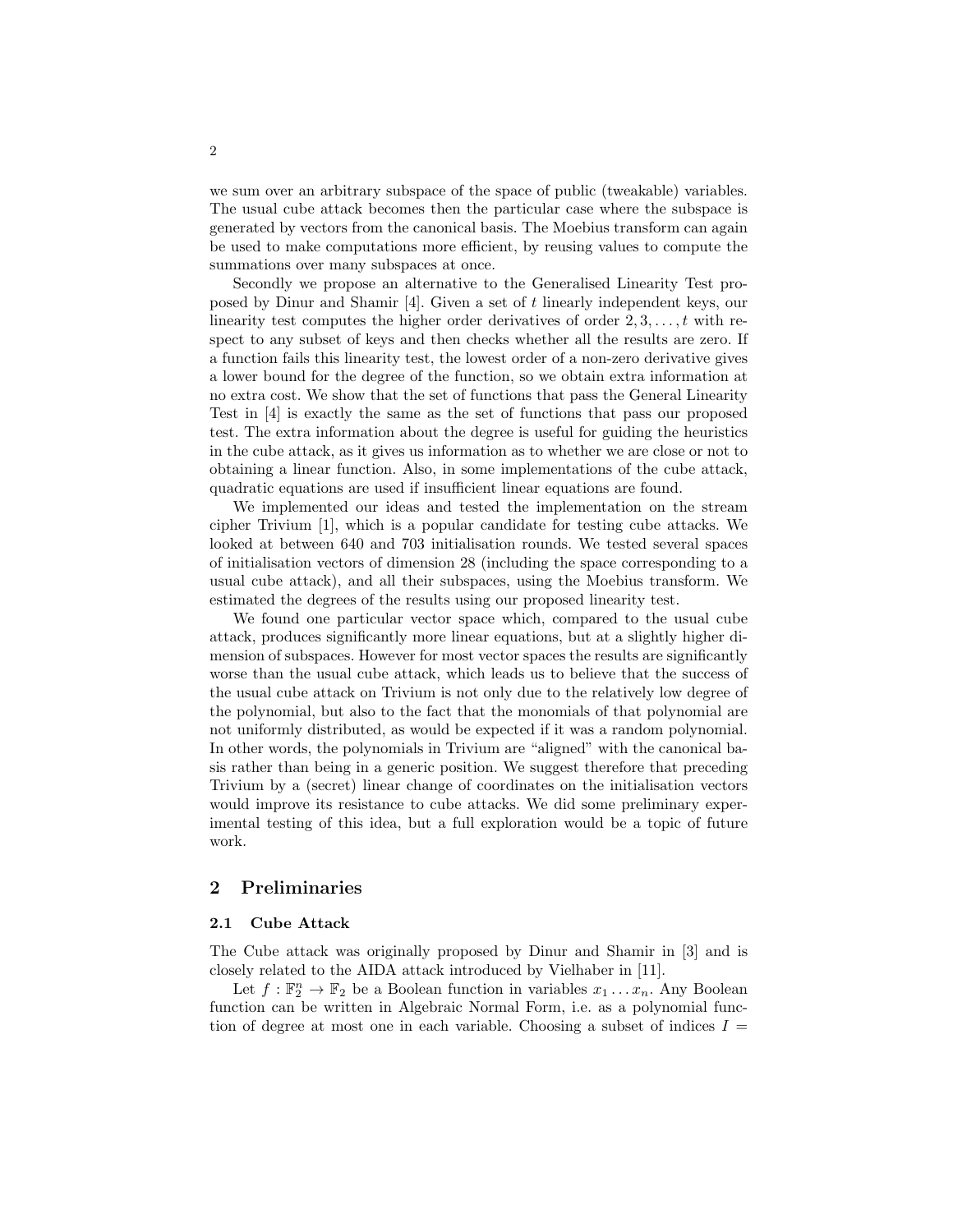$\{i_1 \dots i_k\} \subseteq \{1, 2, \dots, n\}$ , the "cube"  $C_I$  is defined by choosing the  $2^k$  possible  $0/1$  combinations for the variables with indices in  $I$ , with the other variables left undetermined. Summing over all vectors in  $C_I$  we obtain a function

$$
f_I = \sum_{\mathbf{v} \in C_I} f(\mathbf{v}).
$$

which depends only on the variables which are not in I.

Factoring out the term  $t_I = x_{i_1} \cdots x_{i_k}$ , we can write f as

$$
f(x_1,\ldots,x_n)=t_I f_{S(I)}+r(x_1,\ldots,x_n).
$$

where  $f_{S(I)}$  is a polynomial that shares no common variables with  $t_I$ , whereas r is a polynomial in which each term misses at least one variable in  $t_I$ . The main results on which the cube attack is based are:

**Theorem 1.** ([3, Theorem 1]) For any polynomial f and subset of variables  $I$ ,  $f_I \equiv f_{S(I)} \pmod{2}.$ 

Corollary 1. If  $\deg(f) = d$  and I contains  $d - 1$  elements, then  $f_I$  has degree at most one.

When mounting an actual attack, we have two types of variables, the secret variables  $x_1, \ldots, x_n$  and the public, or "tweakable" variables  $v_1, \ldots, v_m$ , which the attacker can control. The cipher consists of a "black box" function  $g : \mathbb{F}_2^n \times$  $\mathbb{F}_2^m \to \mathbb{F}_2$ . The attacker chooses a set I of indices of the public variables, sets the other public variables to constant values (usually zero) and computes  $q_I$ , which will now only depend on the secret variables. In the preprocessing phase, the attacker studies the cipher, so they can evaluate  $g_I$  for any chosen values of the secret variables. It is hoped that, for suitable choices of  $I$  (particularly the ones of cardinality approaching deg(g) – 1, assuming deg(g)  $\leq m$ ), g<sub>I</sub> is linear (but not constant) in the secret variables. Linearity tests are discussed in the next section.

If the preprocessing phase found a large number of sets I for which  $g_I$  is linear and non-constant (ideally n linearly independent  $g_I$ ), one can then use this information in the online phase. Now the secret variables are unknown, but the attacker can still control the public variables. The attacker computes  $g_I$  for the values of I identified in the preprocessing phase, and then they can determine the secret variables by solving a system of linear equations.

#### 2.2 Generalised Linearity Test

Consider a function  $f : \mathbb{F}_2^n \to \mathbb{F}_2$ . We want to decide whether f is an affine function, i.e. it is a polynomial of degree one or less. We assume  $n$  is large and evaluations of  $f$  are costly, so we cannot evaluate  $f$  for all its inputs. We are looking therefore for a probabilistic test.

In the original cube attack paper [3], Dinur and Shamir used the BLR test, i.e. the textbook definition of linearity: test whether  $f(\mathbf{a}) + f(\mathbf{b}) = f(\mathbf{a} + \mathbf{b}) + f(\mathbf{0}).$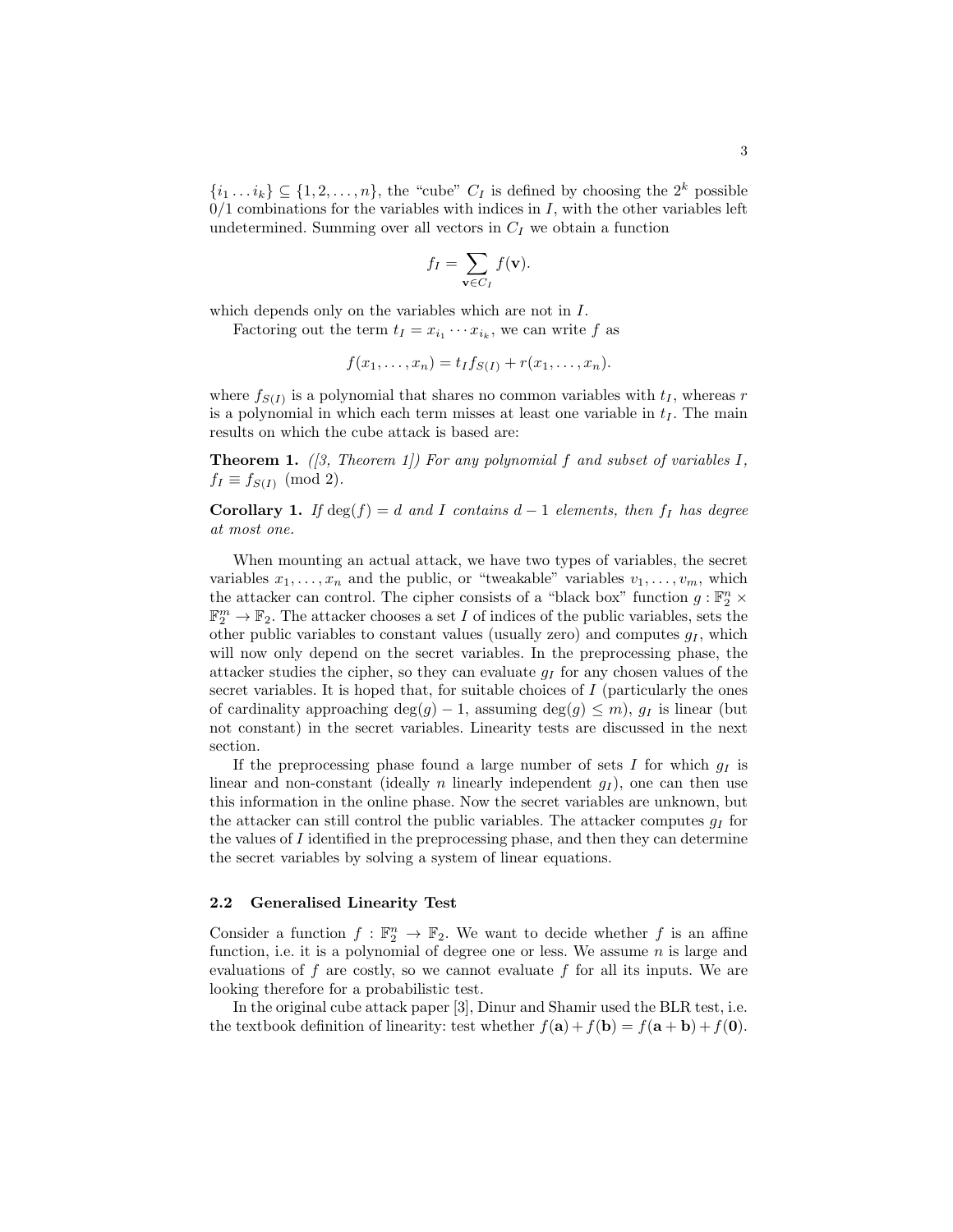If f fails this test, then it is not an affine function. If it passes the test for "sufficiently many" pairs  $a, b$ , then we conclude that f is probably affine.

Since the test above needs  $3$  evaluations of  $f$  for each test (assuming we store and reuse  $f(0)$ , in [4, Section 4], Dinur and Shamir proposed the following Generalised Linearity Test, which has the advantage that it reuses many evaluations of  $f$  so it is overall much more computationally efficient.

Consider a set  $\{b_1, \ldots, b_t\} \subseteq \mathbb{F}_2^n$  of linearly independent elements. The Generalised Linearity Test consists of the following set of  $2<sup>t</sup> - t - 1$  equations:

$$
\left\{ f(\sum_{i=0}^{t} c_i \mathbf{b}_i) + \sum_{i=0}^{t} c_i f(\mathbf{b}_i) + ((\mathbf{w}(\mathbf{c}) - 1)) \bmod 2) f(\mathbf{0}) = 0 | \mathbf{c} \in \mathbb{F}_2^n, \mathbf{w}(c) \ge 2 \right\}
$$
(1)

where  $w()$  denotes the Hamming weight. Again, if there are equations which are not satisfied by f, then f is not affine, otherwise we conclude that f is probably affine (assuming t is "large enough"). Note that here we need  $2<sup>t</sup>$  evaluations of f for  $2^t - t - 1$  tests, so an amortised cost of just over one evaluation per test, compared to 3 evaluations for the previous test.

Remark 1. In the original description of this test in [4] there is a mistake, in that the term  $(w(c) - 1) \mod 2$  is missing. This would make the test incorrect whenever the weight is odd, so affine functions with non-zero constant term would wrongly fail the test.

#### 2.3 Moebius Transform

Let  $f: \mathbb{F}_2^n \to \mathbb{F}_2$ . The Moebius transform of  $f$  is a function  $f^M: \mathbb{F}_2^n \to \mathbb{F}_2$  defined as  $f^{M}(\mathbf{y}) = \sum_{\mathbf{x} \preceq \mathbf{y}} f(\mathbf{x})$  where  $\mathbf{x} = (x_1, \ldots, x_n)$  and the partial order relation  $i \leq j$  is defined as  $(\tilde{x}_1, \ldots, x_n) \leq (y_1, \ldots, y_n)$  iff  $x_i \leq y_i$  for all  $i = 1, \ldots, n$ . It is well known that the Moebius transform has the property that for any  $\mathbf{a} \in \mathbb{F}_2^n$ ,  $f^M(\mathbf{a})$  equals the coefficient of the term  $x_1^{a_1} \ldots x_n^{a_n}$  in f. Further details about the Moebius transform can be found, for example, in [8]. An efficient algorithm which, given the truth table of f computes the truth table of  $f^M$  in-place in  $n2^{n-1}$  operations is also given in [8].

In connection with the cube attack, note that when choosing a set of variable indices  $I = \{i_1, \ldots, i_k\}$ , if we define **a** as having ones in the positions in I and zeroes elsewhere, we have  $f_I(\mathbf{0}) = f^M(\mathbf{a})$ . Hence the algorithm for computing the Moebius transform can also be used for efficiently computing  $f_J$  for all the subsets  $J$  of a large set  $I$ .

The idea of making the cube attack more efficient by reusing computations for cubes which are all subcubes of a very large cube was sketched by Dinur and Shamir [4]. Fouque and Vannet [6] fully developed this powerful technique via Moebius transforms, thus obtaining results for Trivium for a larger number of initialisation rounds than previous cube attacks.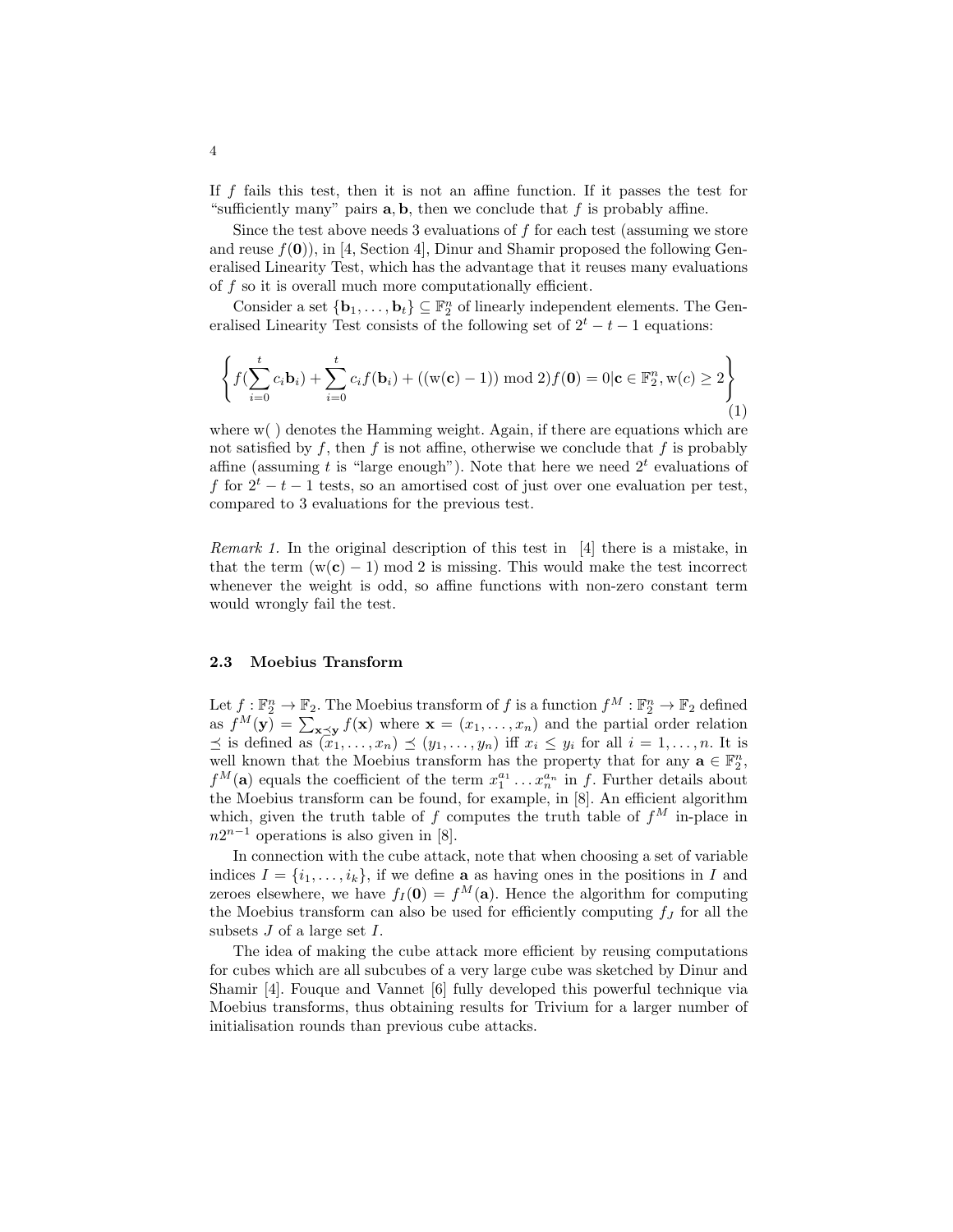#### 2.4 Higher order differentiation

The notion of higher order derivative (or higher order differentiation) was introduced in the cryptographic context by Lai [10].

**Definition 1.** Let  $f : \mathbb{F}_2^n \to \mathbb{F}_2$  be a function in n variables  $x_1, \ldots, x_n$ . Let  $\mathbf{a} = (a_1, \ldots, a_n) \in \mathbb{F}_2^n \setminus \{0\}$ . The differentiation operator (or finite difference operator) along a vector **a** associates to each function f the function  $\Delta_{\bf a} f$  (the derivative of f) defined as

$$
\Delta_{\mathbf{a}}f(x_1,\ldots,x_n) = f(x_1 + a_1,\ldots,x_n + a_n) + f(x_1,\ldots,x_n).
$$

Denoting  $\mathbf{x} = (x_1, \dots, x_n)$  we can also write  $\Delta_{\mathbf{a}} f(\mathbf{x}) = f(\mathbf{x} + \mathbf{a}) + f(\mathbf{x})$ .

Higher order differentiation (higher order derivative) refers to repeated application of this operator and will be denoted as:

$$
\Delta_{\mathbf{a}_1,\ldots,\mathbf{a}_k}^{(k)}f=\Delta_{\mathbf{a}_1}\Delta_{\mathbf{a}_2}\ldots\Delta_{\mathbf{a}_k}f
$$

where  $\mathbf{a}_1, \ldots, \mathbf{a}_k \in \mathbb{F}_2^n \setminus \{\mathbf{0}\}$  are linearly independent. An explicit expression for computing higher order derivatives follows directly from the definition:

$$
\Delta_{\mathbf{a}_1,\ldots,\mathbf{a}_k}^{(k)} f = \sum_{(c_1,\ldots,c_k)\in\{0,1\}^k} f(\mathbf{x} + c_1 \mathbf{a}_1 + \ldots + c_k \mathbf{a}_k)
$$
(2)

Differentiation decreases the degree of polynomials:

**Theorem 2.** [10] Let  $f : \mathbb{F}_2^n \to \mathbb{F}_2$  and  $\mathbf{a} \in \mathbb{F}_2^n \setminus \{\mathbf{0}\}$ . Then  $\deg(\Delta_{\mathbf{a}} f) \leq \deg(f) -$ 1.

The main construction of the cube attack can be reformulated in terms of higher order differentiation, see [5] and [9]. Namely for a set of indices  $I = \{i_1, \ldots, i_k\}$ 

$$
f_I = \Delta_{\mathbf{e_{i_1}},...,\mathbf{e_{i_k}}}^{(k)} f
$$

where  $e_i$  are the vectors of the canonical basis, i.e. they have a one in position i and zeroes elsewhere.

# 3 General differentiation attack

As in Subsection 2.1 we assume the cipher consists of a "black box" function  $g(\mathbf{x}, \mathbf{v})$  with  $g: \mathbb{F}_2^n \times \mathbb{F}_2^m \to \mathbb{F}_2$  and  $\mathbf{x}$  denoting secret variables and  $\mathbf{v}$  denoting public variables. We generalise the cube/AIDA attacks by choosing an arbitrary subspace  $V \subseteq \mathbb{F}_2^m$  of the space of public variables and defining a function  $g_V$  as

$$
g_V(\mathbf{x}) = \sum_{\mathbf{v} \in V} g(\mathbf{x}, \mathbf{v}).
$$

Denote by k the dimension of V and let  $\{v_1, \ldots, v_k\}$  be a basis for V. Using equation (2) we can give an equivalent formula for  $g_V$  using higher order differentiation, namely  $g_V(\mathbf{x}) = (\Delta_{\mathbf{v}_1,\ldots,\mathbf{v}_k}^{(k)} g)(\mathbf{x},\mathbf{0})$ . Note that the usual cube attack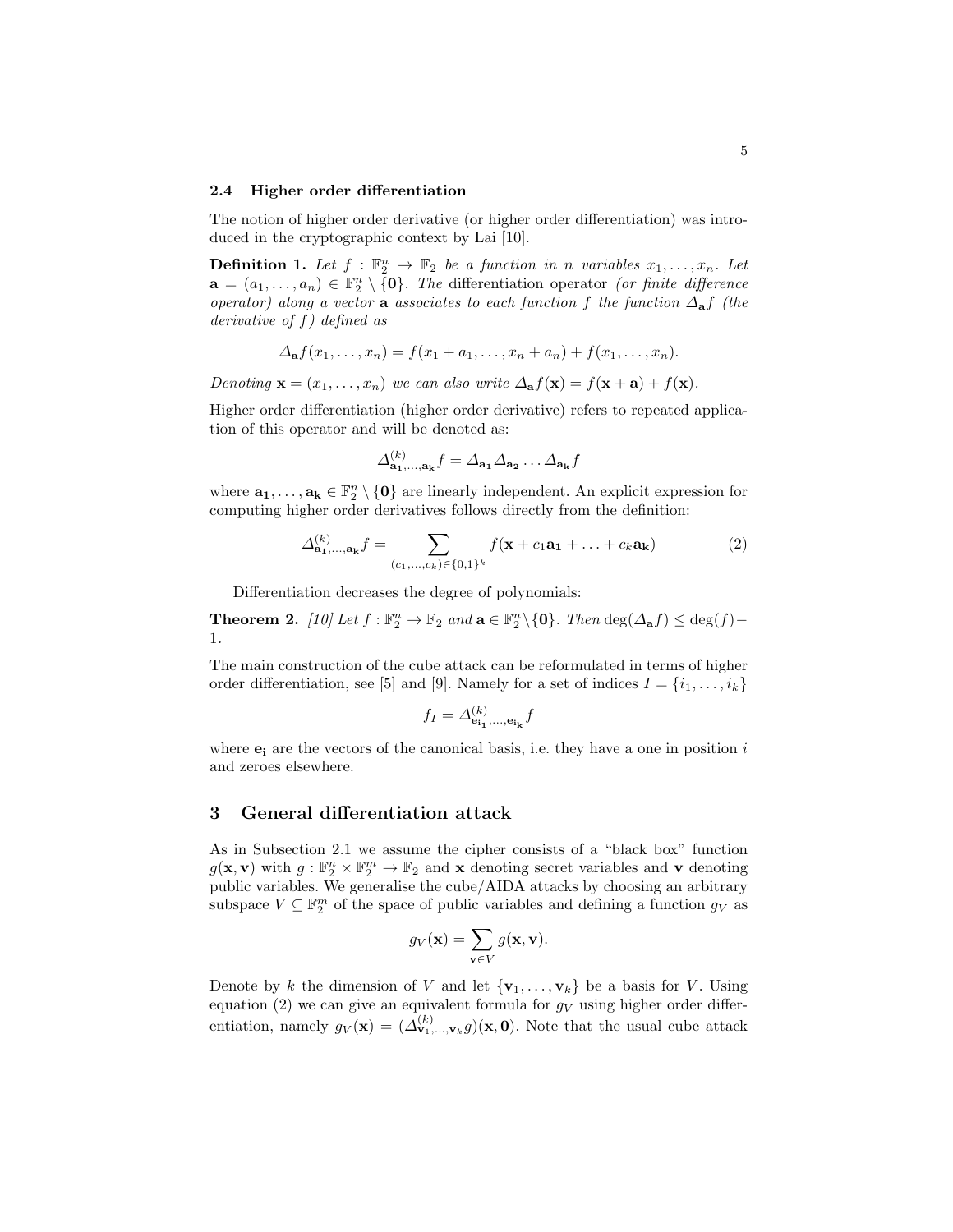becomes a particular case of this attack, for  $V = \langle \mathbf{e}_{i_1}, \ldots, \mathbf{e}_{i_k} \rangle$ , where  $\mathbf{e}_i$  are the vectors of the canonical basis, and  $I = \{i_1, \ldots, i_k\}$  are the positions chosen for the usual cube attack.

Using Theorem 2 we have that  $\deg(g_V) \leq \deg(g) - \dim(V)$ . Hence, as in the cube attack (see Corollary 1), if the dimension of V is  $k = \deg(g) - 1$  we are guaranteed that  $q_V$  is linear or constant.

We can therefore search for spaces V such that the resulting  $q_V$  is a linear function in the secret variables. Linearity tests can detect whether the result is linear, like in the usual cube attack. This search space is a superset of the search space of the usual cube attack.

Moebius transform can be used here again for improved efficiency. Namely we start with a large vector space  $V = \langle v_1, \ldots, v_k \rangle$  For any fixed value x of the secret variables we compute the truth table of the function  $h(y_1, \ldots, y_k) = g(\mathbf{x}, y_1\mathbf{v}_1 +$  $\dots + y_k \mathbf{v}_k$ . We then apply the Moebius transform to h. For any subspace  $V' = \langle \mathbf{v}_{i_1}, \ldots, \mathbf{v}_{i_j} \rangle$  of V let a be the vector with ones in exactly the positions  $i_1, \ldots, i_j$  and zeroes elsewhere. We have  $h^M(\mathbf{a}) = \sum_{(c_1, \ldots, c_j) \in \{0,1\}^j} g(\mathbf{x}, c_1 \mathbf{v}_{i_1} + \mathbf{v}_{i_2})$  $\dots + c_j \mathbf{v}_{i_j} = \sum_{\mathbf{v}' \in V'} g(\mathbf{x}, \mathbf{v}') = g_{V'}(\mathbf{x}, \mathbf{0}).$  Hence, again, the Moebius transform  $h^M$  computes simultaneously all the  $g_{V'}(\mathbf{x}, \mathbf{0})$  for all subspaces V' of V.

Remark 2. In [3] Dinur and Shamir also consider the possibility of setting some of the non-cube public variables to 1 rather than zero. That is not the same as our approach, as the set to sum over in that case is no longer a vector space. We can include that generalisation in our approach as follows. Let c be a fixed vector of public variables and V a vector space. Instead of computing  $f_V$  as before, we can compute instead the sum

$$
\sum_{\mathbf{v}\in V} g(\mathbf{x}, \mathbf{c} + \mathbf{v})
$$

which, using equation (2), can be proved to equal  $(\Delta_{\mathbf{v}_1,\ldots,\mathbf{v}_k}^{(k)} g)(\mathbf{x}, \mathbf{c})$ . The attack can work equally well in this scenario.

### 4 Proposed linearity test

We propose an alternative to the Generalised Linearity Test presented in Subsection 2.2. Again, let  $f : \mathbb{F}_2^n \to \mathbb{F}_2$  and let  $\{b_1, \ldots, b_t\} \subseteq \mathbb{F}_2^n$  be a set of t linearly independent elements. (The question of how to choose a suitable value for  $t$  is, as we shall see, exactly the same as in  $[3]$ , and a further discussion of this choice is beyond the scope of this paper.) For each d with  $1 \leq d \leq t$  consider the following set of equations:

$$
L_d = \left\{ \sum_{\mathbf{u} \preceq \mathbf{c}} f(\sum_{i=0}^t u_i \mathbf{b}_i) = 0 | \mathbf{c} \in \mathbb{F}_2^t, \mathbf{w}(\mathbf{c}) = d \right\}
$$
(3)

where  $\mathbf{u} \preceq \mathbf{c}$  means  $u_i \leq c_i$  for all  $i = 1, \ldots, t$ , as defined in Section 2.3. Each  $L_d$  has  $\binom{t}{d}$  equations. Each equation can alternatively be written using higher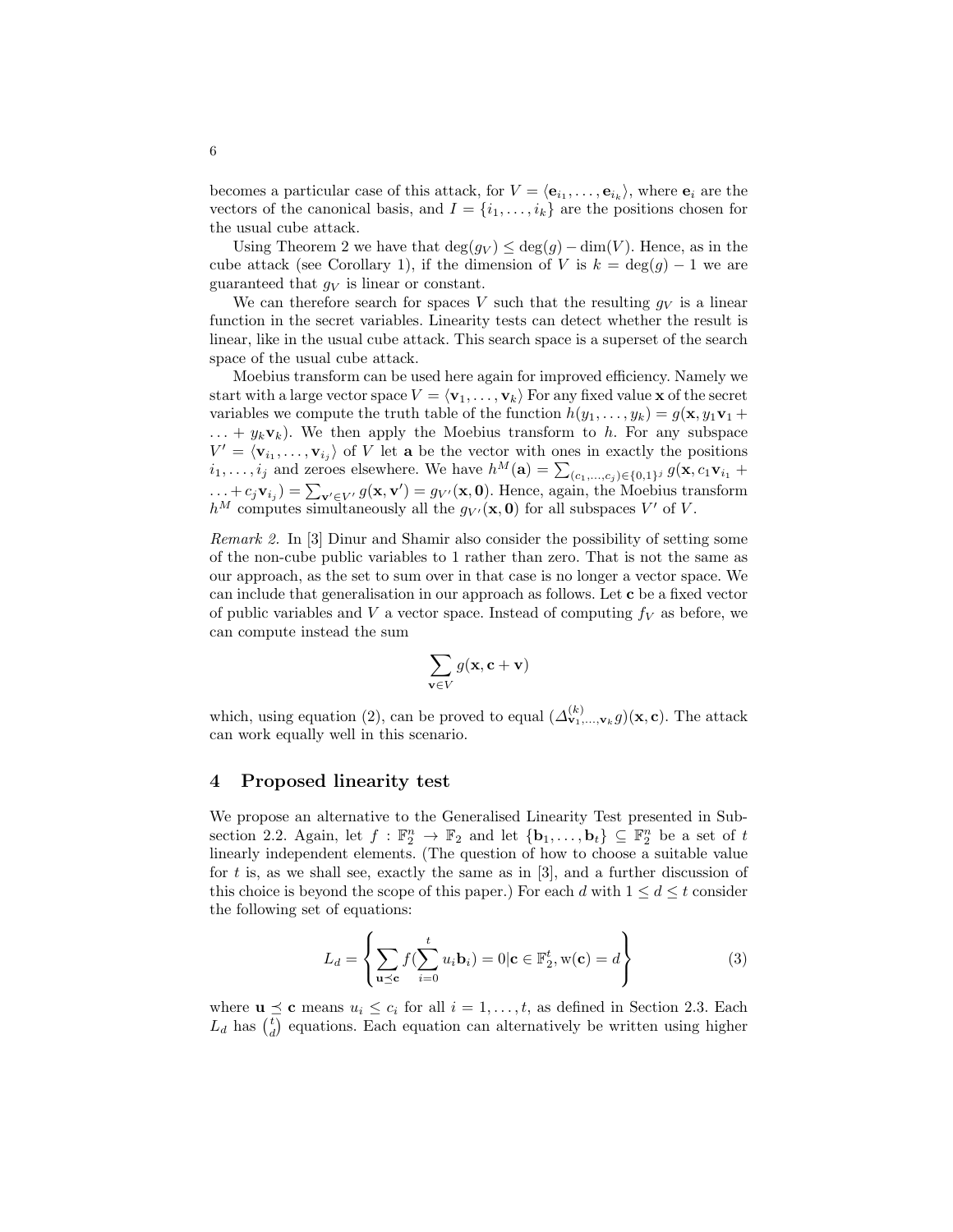order derivatives:

$$
L_d = \left\{ \Delta_{\mathbf{b}_{i_1},...,\mathbf{b}_{i_d}}^{(d)} f(\mathbf{0}) = 0 | \{i_1, \ldots, i_d\} \subseteq \{1, \ldots, t\} \right\}.
$$

Note that the equations in  $L_2$  correspond to the usual (BLR) linearity tests. The equations in  $L_3$  have been proposed for testing whether the function is quadratic in [4, Section 4]. The following result is quite straightforward but we prove it for completeness.

**Proposition 1.** If f has degree d, then it satisfies all the equations in the sets  $L_{d+1},\ldots,L_t$ .

*Proof.* By Theorem 2, deg( $\Delta_{\mathbf{b}}^{(j)}$  $\mathbf{b}_{\mathbf{i}_1,\dots,\mathbf{b}_{i_j}}(f) \leq \deg(f) - j = d - j$ . Hence for all  $j > d$ we have  $\Delta_{\mathbf{b}}^{(j)}$  $b_{i_1,\ldots,i_p}^{(j)}$   $f \equiv 0$ , so the equations  $L_j$  are satisfied for all  $j > d$ .

One can give an alternative proof of this result using the Moebius transform.

Based on the result above we propose an alternative to the Generalised Linearity Test. Namely we test whether a function  $f$  has degree one or less by testing whether it satisfies the equations in the sets  $L_2, \ldots, L_t$ . An advantage of this test is that if a function fails the test (i.e. has degree more than one), we can get, at no additional cost, an indication of its degree. Namely, if  $d$  is the highest number for which some equations in  $L_d$  are not satisfied, then we know that  $deg(f) \geq d$ . We will estimate the degree of f as being d.

The proposed test contains the same number of equations (namely  $2<sup>t</sup> - t - 1$ ) and needs the same number of evaluations of  $f$  (namely  $2<sup>t</sup>$ ) as the Generalised Linearity Test. If the function  $f$  is affine (has degree at most one), then it passes both types of test, so there are no false negatives. If f has degree 2 or more it might still pass one of the types of tests (i.e. we can have false positives). We can ask ourselves whether some functions can pass our proposed test but fail the Generalised Linearity Test or vice-versa. We show that this is not possible, in other words the tests are equivalent. More precisely:

**Proposition 2.** A function f satisfies the Generalised Linearity Test  $(1)$  iff it satisfies the sets of equations  $L_2, L_3, \ldots L_t$ .

*Proof.* We rename  $y_{\{i_1,\ldots,i_j\}} = f(\mathbf{b_{i_1}} + \ldots + \mathbf{b_{i_j}})$ . Both the Generalised Linearity Test and the set of equations  $L_2, L_3, \ldots L_t$  can be rewritten as homogeneous systems of  $2^t - t - 1$  linear equations in the  $2^t$  unknowns  $y_J$  for all  $J \subseteq \{1, \ldots, t\}.$ Both sets of equations are in triangular form, so both solution spaces have dimension  $t+1$ . To prove that the two solution spaces are equal, it suffices therefore to prove one inclusion. We show that a solution of the first set of equations is also a solution for the second. The first system gives immediately the solution

$$
y_{\{i_1,\dots,i_j\}} = \sum_{\ell=1}^j y_{\{i_\ell\}} + ((j-1) \bmod 2)y_\emptyset.
$$
 (4)

Consider now an equation from the second set corresponding to a vector **c** of weight  $d \geq 2$ . Let  $I = \{i_1, \ldots, i_d\}$  be the positions of the non-zero entries of **c**.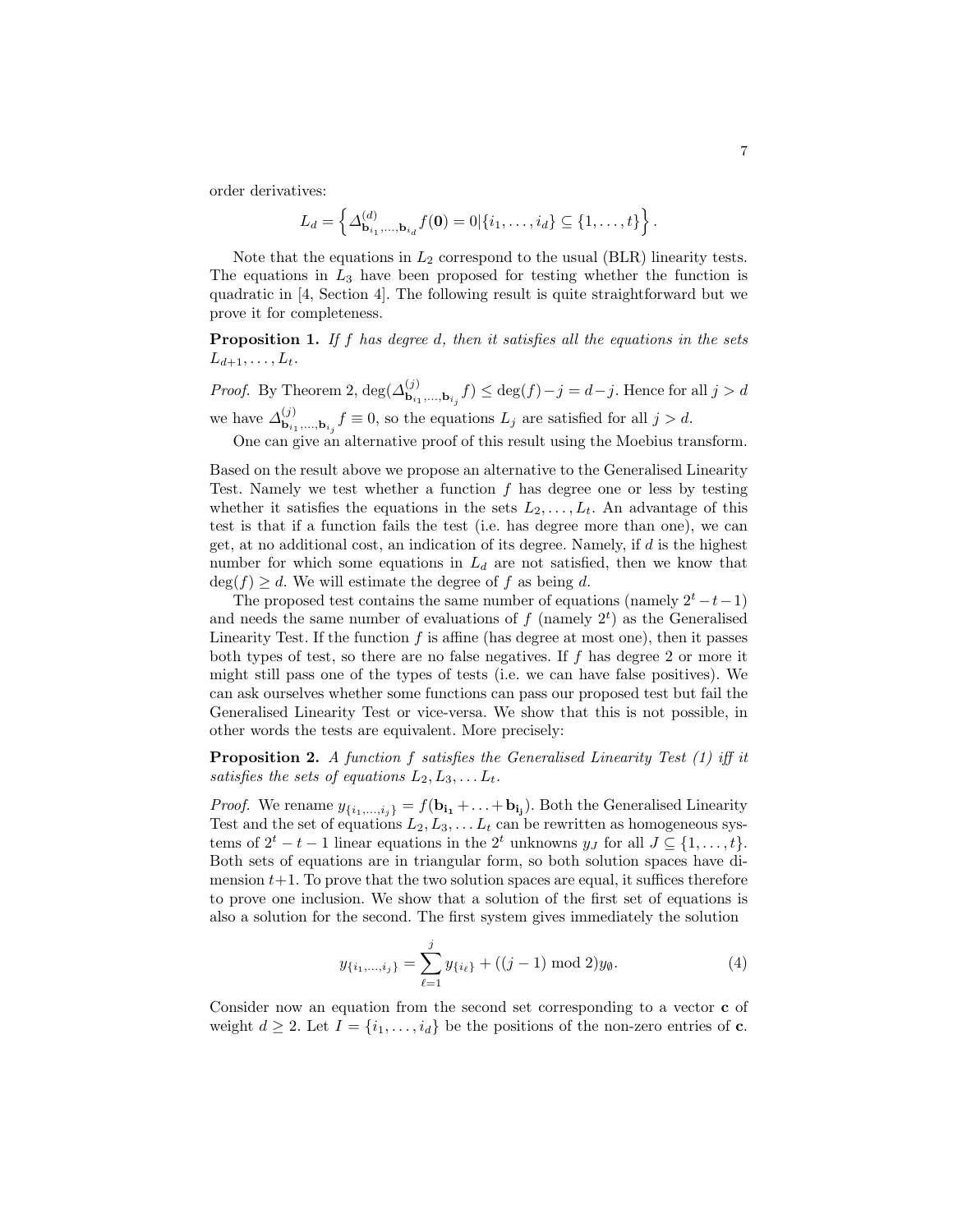The equation becomes  $\sum_{J\subseteq I} y_J = 0$ . Substituting the solution (4) of the first system of equations in this equation we obtain an equation that only contains the variables  $y_{\{i_1\}}, \ldots, y_{\{i_d\}}$  and  $y_{\emptyset}$ . We count how many times each of these variables appears:  $y_{\{i_1\}}$  will appear a number of times equal to the number of subsets J of I that contain  $y_{\{i_1\}}$ ; this is half of the subsets, i.e.  $2^{d-1}$  times. The variable  $y_{\emptyset}$  appears once for each subset  $J \subseteq I$  of even cardinality, i.e.  $\sum_{\ell=0}^{\lfloor s/2 \rfloor} {s \choose 2\ell} = 2^{d-1}$  times. Hence the left hand side of the equation becomes  $2^{d-1}(y_{\{i_1\}}+\ldots+y_{\{i_1\}}+y_{\emptyset})$ . Since  $d\geq 2$  and we are in  $\mathbb{F}_2$ , we have  $2^{d-1}=0$  so the equation is satisfied.

Finally note that the Moebius transform can again be used for efficiency. Namely putting  $h(y_1, \ldots, y_t) = f(y_1 \mathbf{b}_1 + \ldots + y_t \mathbf{b}_t)$  and computing the Moebius transform  $h^M$  of h, the set of equations  $L_d$  are precisely the equations  $h^M(y_1, \ldots, y_t) =$ 0 for all  $(y_1, \ldots, y_t)$  of weight d. Moreover we obtain automatically the sets of equations  $L_1$  and  $L_0$ . If f satisfies  $L_1$  then f is a constant, which is another test needed in the cube attack.

## 5 Implementation

We implemented our ideas and tested them on the stream cipher Trivium [1]. The public variables are in this case the initialisation vector and the secret variables are the key.

To test the cube attack over different vector spaces, as described in Sec. 3 we generated a large vector space  $V$  of initialisation vectors of dimension 28 giving us  $\binom{28}{k}$  subspaces of each dimension  $k = 0, \ldots, 28$ . Linearity testing is performed as described in Section 4 using a basis of 6 linearly independent keys, meaning we evaluate at  $2^6$  keys for a total of  $2^6 - 6 - 1$  evaluations. This will allow us to detect results that are constant, of estimated degree 1 to 5 or degree 6 or more.

We utilised a 64-bit parallelised implementation of Trivium in order to analyse 64 rounds simultaneously. The first bit of output represents round 640, with the 64th bit of output representing round 703. This allows us to compare our results with the results presented by Dinur and Shamir in their original cube paper [3] which found cubes of size 12 between 672 and 680 rounds. We also used parallelisation to implement the preprocessing phase of the cube attack. We utilised a multicore machine so that each core receives one of the  $2<sup>6</sup>$  keys and runs Trivium for the given key and all the  $2^{28}$  initialisation vectors in the large vector space. Each core then applies the Moebius transform on the data it computed. This significantly improved the efficiency of the preprocessing phase.

The vector space  $V$  is specified by a basis of 28 vectors, and it will be helpful to think of them as the rows of a  $28 \times 80$  matrix A. The implementation can run the standard cube attack, by choosing 28 variable indices  $i_1, \ldots, i_{28}$  and setting the entries of A so that columns  $i_1, \ldots, i_{28}$  form a diagonal matrix and the remaining columns are all zero. When running the attack on an arbitrary vector space, we again choose 28 variable indices  $i_1, \ldots, i_{28}$ , set the columns  $i_1, \ldots, i_{28}$  to form a diagonal matrix, but specify two probabilities p and q which define whether the entries in the remaining  $80 - 28 = 52$  columns set to 0 or 1.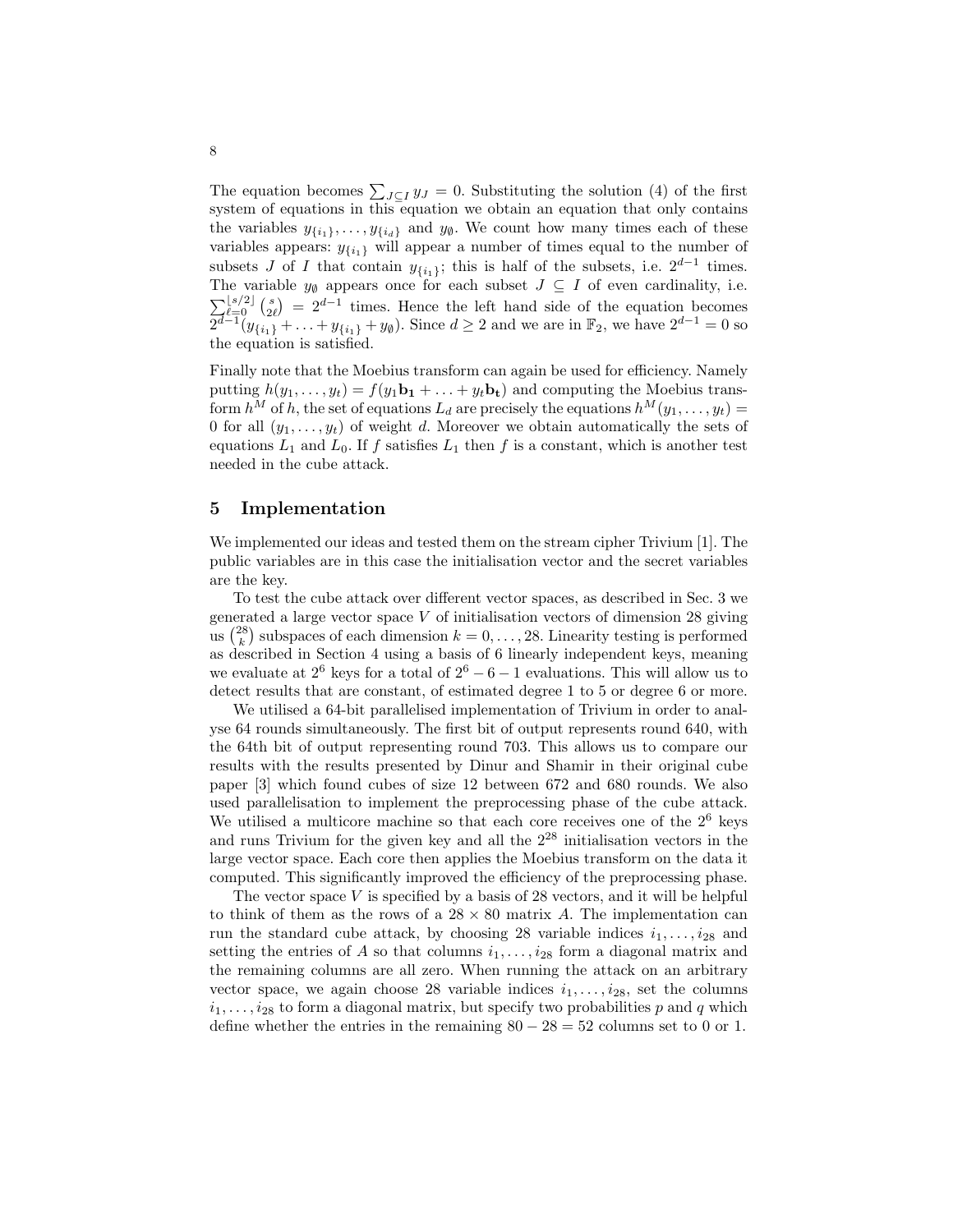We define q as the probability that a column in matrix  $A$  will follow the probability  $p$  or be set to all zeroes. The probability  $p$  defines the probability that an entry will be set to 1 in matrix A. This means that when  $p$  is set to 0,  $q$  becomes irrelevant and when  $q$  is set to 0,  $p$  becomes irrelevant. Setting either  $p$  or  $q$  to 0 is the equivalent of running the standard cube attack.

We run the attack where  $q = 1$  and  $p = 0, 0.03, 0.5, 0.97, 1$ , meaning that all columns in the basis which don't correspond to any of the  $i_1, \ldots, i_{28}$  indices are chosen according to the probability  $p$  (for  $p = 1$ , all the remaining 52 columns are set to all ones in the basis). A further test is run where  $q = 0.0625$  and  $p = 0.5$  which generates a fairly sparse matrix A as the probability of a column of variables being chosen using probability  $p$  is low therefore most variables are set to 0. We kept the choice of  $i_1, \ldots, i_{28}$  the same in all cases.

## 6 Discussion

Figs. 1 and 2 show how many subspaces of each dimension (as a percentage of all subspaces of that dimension) were found to return constant results where  $q = 1$ and  $p = 0$  or  $p = 1$ 

Multiple lines show the results over different numbers of rounds, from 641 to 703. Predictably there are fewer constant results found at smaller dimensions as the number of rounds increases, indicating that the degree of the underlying polynomial is increasing.



**Fig. 1.** Percentage of Constant Vector Spaces where  $p = 0, q = 1$  for selected rounds

When comparing the two figures, it is clear that constant results are found at smaller dimensions when  $p = 0$  compared to  $p = 1$ . There were no constant results found for 703 rounds when  $p = 1$  whereas constant results were found in cubes as small as 19 when  $p = 0$ . This shows that changing the vector space can have a negative effect on an attacker's ability to find linear results.

This result is confirmed by Fig. 3 and Fig. 4, which are similar to Fig. 1 and Fig. 2 but show the percentages of subspaces that produce linear (rather than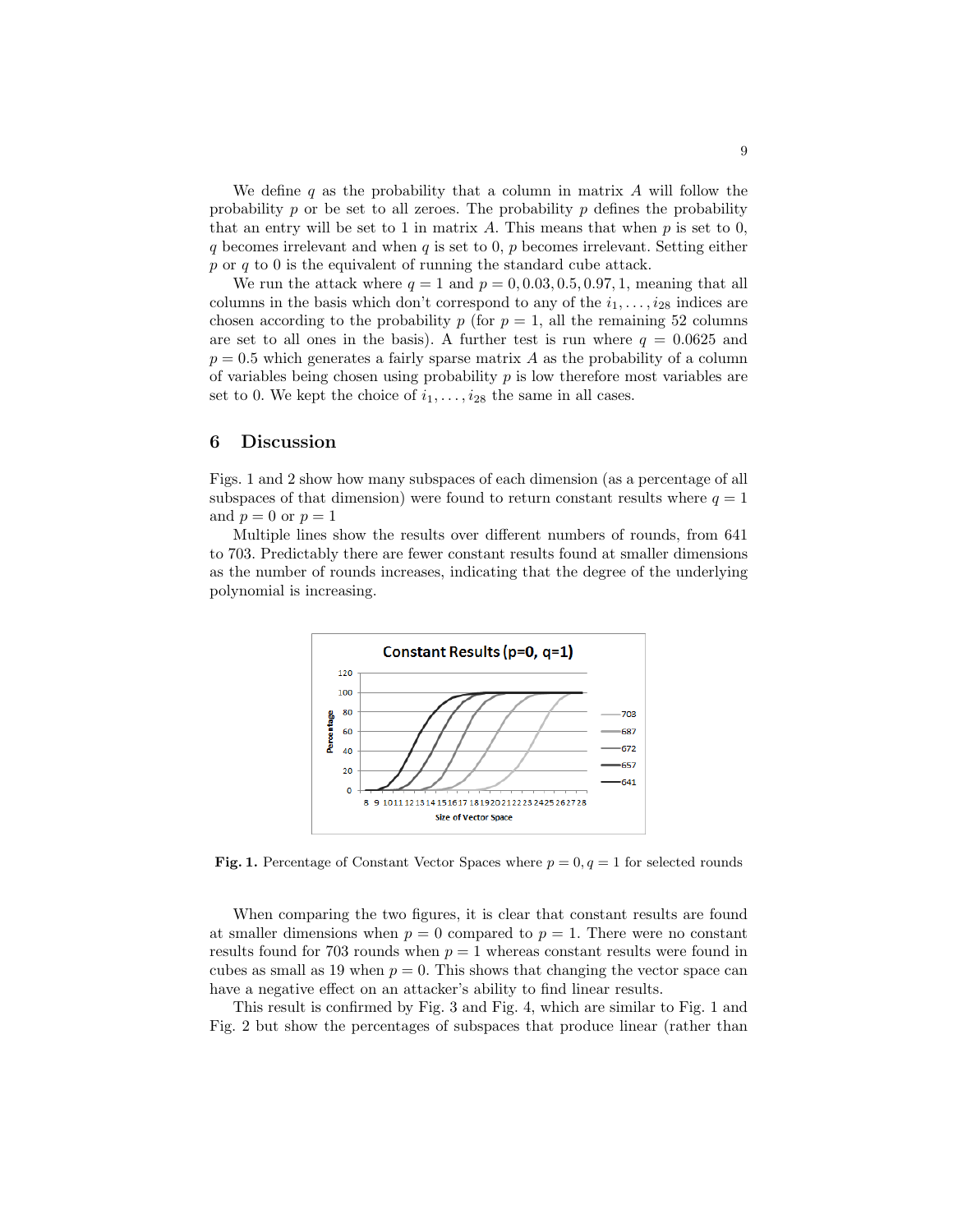

Fig. 2. Percentage of Constant Vector Spaces where  $p = 1, q = 1$  for selected rounds



Fig. 3. Percentage of Linear Vector Spaces where  $p = 0, q = 1$  for selected rounds



Fig. 4. Percentage of Linear Vector Spaces where  $p = 1, q = 1$  for selected rounds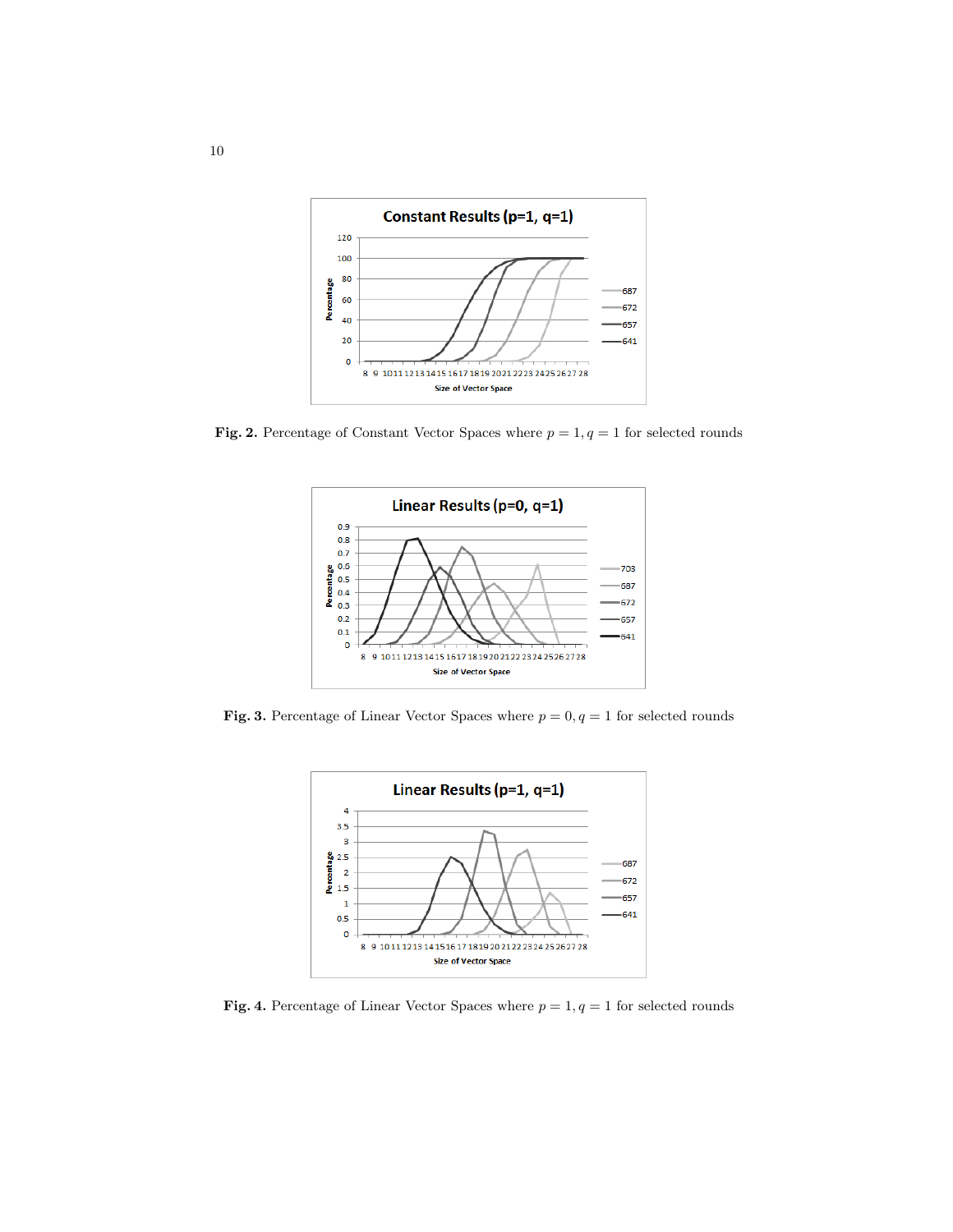

Fig. 5. Percentage of Degree 2 Vector Spaces where  $p = 0, q = 1$  for selected rounds



**Fig. 6.** Percentage of Degree 2 Vector Spaces where  $p = 1, q = 1$  for selected rounds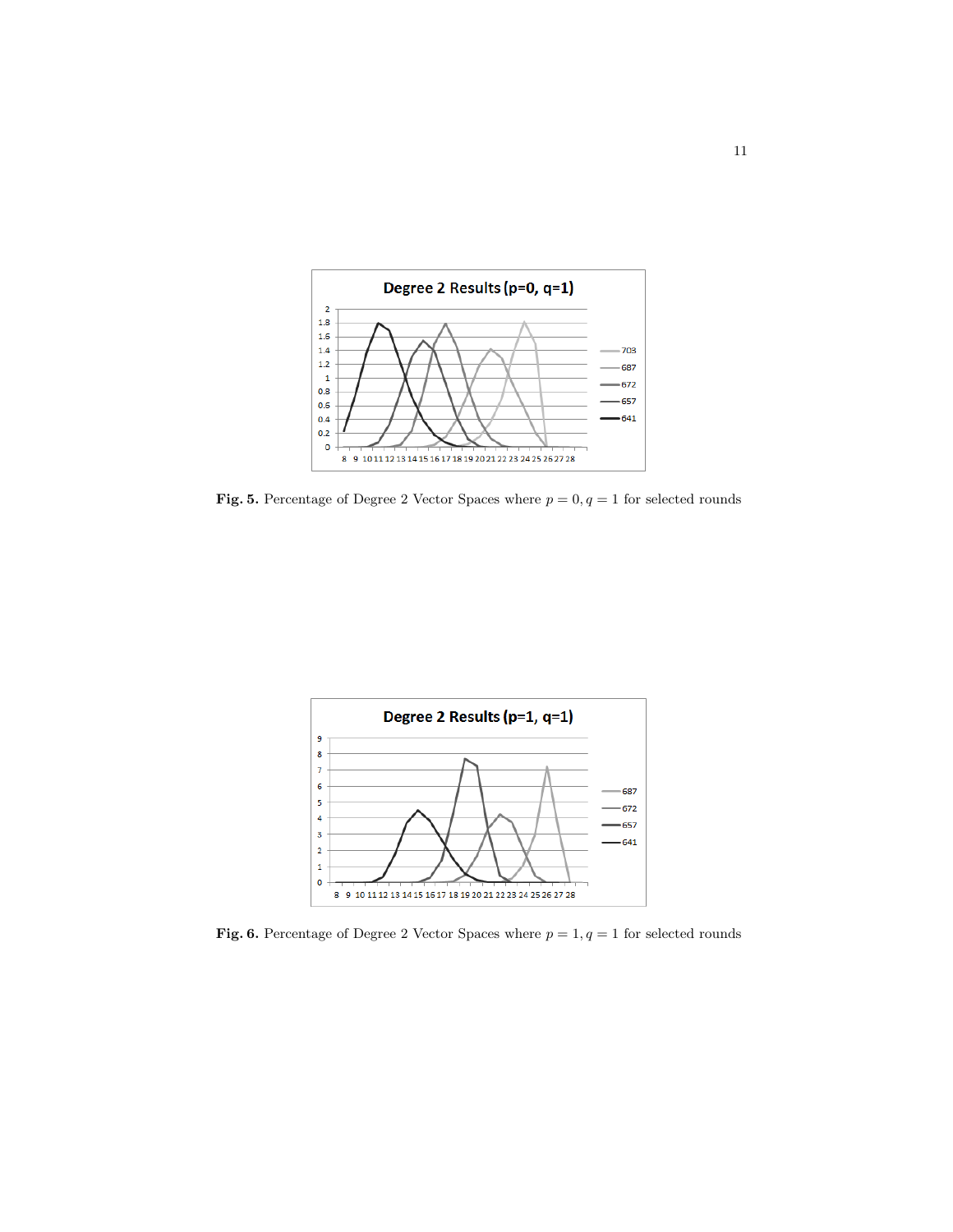constant) results. For each of the rounds presented, the peak dimension where linear results are most frequent is slightly larger (by 3 to 5 units) when  $p = 1$ (Fig. 4) compared to where  $p = 0$  (Fig. 3).

There are however some benefits to changing the vector space, as shown in Fig. 7. When analysed on the same scale, we can see that a higher percentage of subspaces produce linear results when we increase the search space by changing the vector space of the cube attack. Across all rounds, the test where  $p = 1$ consistently showed a 3 to 4 times higher percentage of linear results being found as compared to where  $p = 0$ .

Furthermore, the percentage of subspaces found at dimension 14 where  $p = 1$ in Fig. 7 is equivalent to the percentage of cubes found at cube size 12 and 13 where  $p = 0$ . While again reinforcing the result that the required dimension does increase, this shows that it is not always of significant detriment to the attacker.

The trend of increasing the required vector space dimension continues when we test using a small value for q. Fig. 7 shows a large increase in the percentage of linear cubes found when  $p = 0.5, q = 0.0625$  compared to  $p = 1, q = 1$  although these linear results are found at a significantly higher dimension.



**Fig. 7.** Percentage of Linear Vector Spaces where  $q = 1$  when  $p = 0$  and  $p = 1$ , and  $q = 0.0625$  when  $p = 0.5$ 

When the value of p is set to a value other than 0 or 1 while  $q = 1$ , the attack becomes significantly less effective. We tested with both very dense set of basis vectors ( $p = 0.97$ ) and very sparse ( $p = 0.03$ ) as well as uniform ( $p = 0.5$ ) and the results were nearly identical in all cases. Tab. 1 shows that in these cases there were no constant, linear or degree 2 results found, as well as an insignificant number of degree 3 results using 641 rounds. The similar behaviour between all values of p in this range when  $q = 1$  could be due to the fact that although we controlled the density of the basis vectors, the rest of the vectors in the space will have quite high density irrespective of the density of the basis vectors due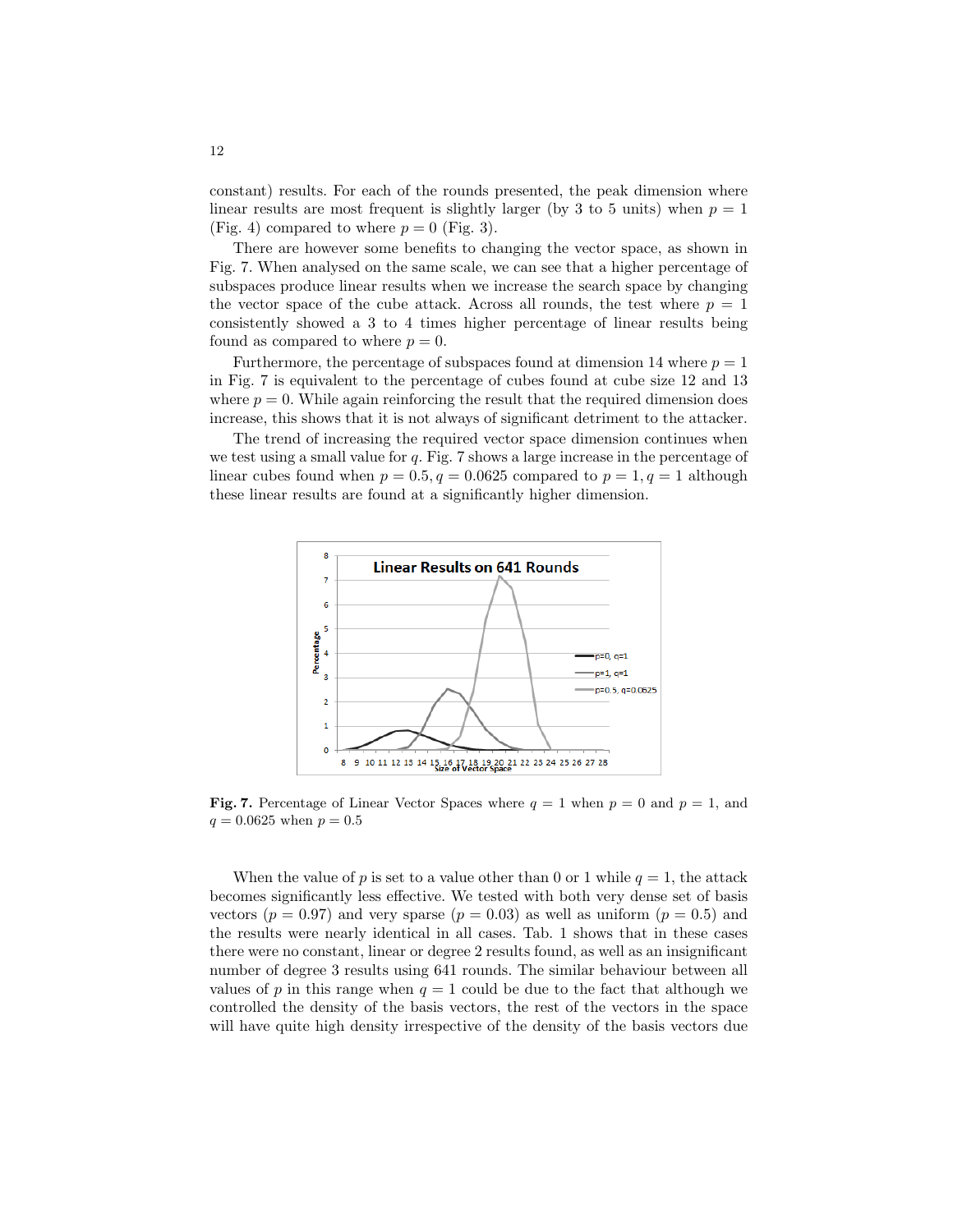to the high value of  $q$ . This is in contrast to the result presented in Fig. 7 which showed a significant number of linear results when  $p = 0.5$  and q is small.

**Table 1.** Percentage of Vector Spaces of degree 0 to 6 when  $0 < p < 1$  and  $q = 1$ 

| Degree | 0 1 2 |  |  |  |
|--------|-------|--|--|--|
|        |       |  |  |  |

The fact that for Trivium the cube attack over arbitrary vector spaces V performs in general worse than the usual cube attack when  $q$  is large is, on one hand, disappointing from an attacker's point of view. However on the other hand it offers insights into the properties of Trivium. Namely it shows that cube attacks work for Trivium not only because the degree increases relatively slowly through the rounds, but also because for the degree that is achieved, the distribution of the monomials is not uniform, as would be expected for a random function. This phenomenon has been observed in other contexts, for example the density of terms of each degree is estimated by Fouque and Vannet [6]. Another manifestation of this phenomenon is that out of all the linear equations that were found by different cube attacks on Trivium reported in the literature, the vast majority contain only one or two secret key variables, instead of around 40 variables as would be expected.

An alternative way to look at this would be to create a new, enhanced "black box" for Trivium, which contains a multiplication of the vector of public IV variables by an arbitrary fixed invertible matrix. The result of the multiplication is fed into the usual Trivium black box function. It is expected that the usual cube attack on this enhanced black box would have a much reduced chance of success, as it would be, in effect, equivalent to running our generalised cube attack on the usual Trivium black box. Obviously, the matrix needs to be secret, as otherwise the attacker could undo its effect. Preliminary tests on small cubes seem to confirm this idea, but a full investigation will be the subject of future work.

Acknowledgements The authors would like to thank the referees for useful comments. One of the referees brought to our attention the recent paper [2] that we had not been aware of, and in which higher order derivatives with respect to an arbitrary vector space (as explored in Sec. 3) were used for statistical attacks on the NORX cipher.

## References

- 1. Christophe De Cannière. Trivium: A stream cipher construction inspired by block cipher design principles. In Information Security, 9th International Conference, ISC 2006, Samos Island, Greece, August 30 - September 2, 2006, Proceedings, pages 171– 186, 2006.
- 2. Sourav Das, Subhamoy Maitra, and Willi Meier. Higher order differential analysis of NORX. IACR Cryptology ePrint Archive, 2015:186, 2015.